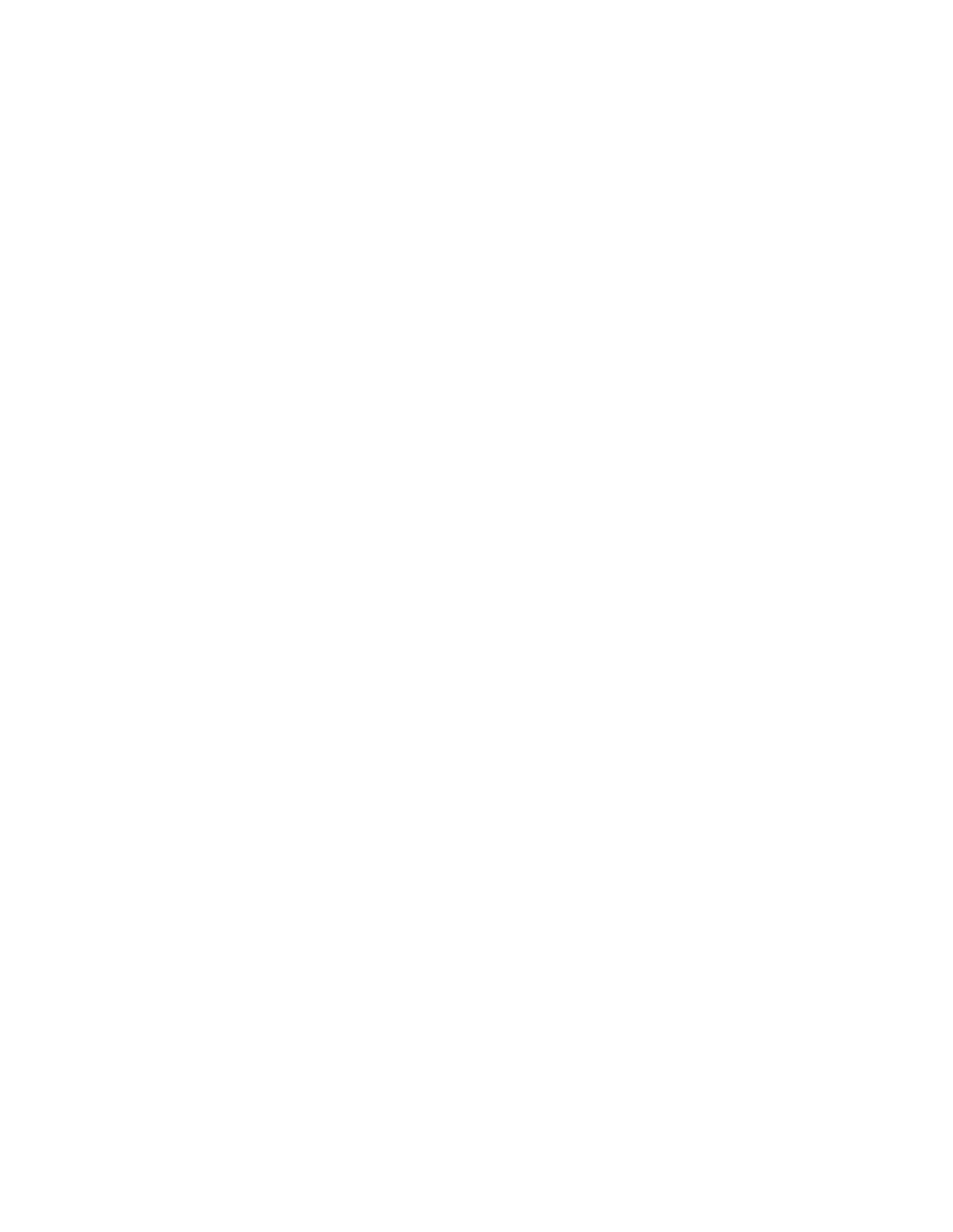# Extremum Seeking-Based Indirect Adaptive Control for Nonlinear Systems with Time-varying Uncertainties

Meng Xia and Mouhacine Benosman

*Abstract***—We study in this paper the problem of adaptive trajectory tracking control for nonlinear systems affine in the control with time-varying parametric uncertainties. We propose to use a modular approach, in the sense that we first design a robust nonlinear state feedback which renders the closed loop input to state stable (ISS) between an estimation error of the uncertain parameters and an output tracking error. Next, we complement this robust ISS controller with a model-free extremum seeking (ES) algorithm to estimate the time-varying model uncertainties. The combination of the ISS feedback and the ES algorithm gives an indirect adaptive controller. We show the efficiency of this approach on a two-link robot manipulator example.**

#### I. INTRODUCTION

Extremum Seeking (ES) method has often been used as a real-time optimization tool [1]. As opposed to the classical model-based control, extremum seeking does not need detailed modeling of the process. Since ES controllers do not depend on exact plant models and also can easily deal with multi-input systems, they have been used in many control applications, such as automotive brakes [2], electromagnetic actuators [3], [4] and stirred-tank bioreactors [5]. On the other hand, model-based Input-output feedback linearization has been proven to be powerful in the control design for trajectory tracking and stabilization of nonlinear systems [6]. One shortcoming of the feedback linearization approach is that it requires precise system modelling [6]. When there exist model uncertainties, a robust input-output linearization approach needs to be developed. For instance, high-gain observers [7] and linear robust controllers [8] have been proposed in combination with the feedback linearization techniques. Another approach to deal with model uncertainties is using adaptive control methods. Of particular interest to us is the modular approach to adaptive nonlinear control, e.g. [9]. In this approach, first the controller is designed by assuming all the parameters are known and then an identifier is used to guarantee certain boundedness of the estimation error. The identifier is independent of the designed controller and thus the approach is called 'modular'. A modular approach has been proposed in [10] for adaptive neural control of purefeedback nonlinear systems, where the input-to-state stability (ISS) modularity of the controller-estimator is achieved and the closed-loop stability is guaranteed by the small-gain theorem.

In this paper, we study a class of nonlinear systems which are input-output linearizable through static state feedback [11]. We assume that the uncertainties in the linearized model are additive as guaranteed by the 'matching condition' [12]. The control objective is to achieve asymptotic tracking of a desired trajectory. The robust controller for the uncertain nonlinear system can be designed according to the following guidelines. In the first step, we design a controller for the nominal model (i.e. when the uncertainties are assumed to be zero) so that the tracking error dynamics is asymptotically stable. In the second step, we use a Lyapunov reconstruction method [11] to show that the error dynamics are input-to-state stable (ISS) [13] where the estimation error in the parameters is the input to the system and the tracking error represents the system state. Finally, we use ES to guarantee that the error in the estimation of parameters are bounded and decreasing so that the the tracking error will be bounded and decreasing, as guaranteed by the ISS property. Learning-based adaptive control for nonlinear systems has been studied in [3], [4]. In these two papers, the problem of adaptive robust control of electromagnetic actuators was studied, where ES was used to tune the feedback gains of the nonlinear controller in [3] and ES was used to estimate the unknown model parameters in [4]. An extension to the general case of nonlinear systems was proposed in [15], [16]. We relax here the strong assumption, used in [15], [16], about the existence of an ISS feedback controller, and propose a constructive proof to design such an ISS feedback for the particular case of nonlinear systems affine in the control.

The rest of the paper is organized as follows. In Section II, we present notations, together with some fundamental definitions and results. In Section III, we provide our problem formulation. The nominal controller design is presented in Section IV. In Section V, three cases are considered for the uncertain system based on the structure of uncertainties term in the model and a robust controller is designed for each case such that ISS is guaranteed from the estimation errors input to the tracking errors state. The stability of the multi-parametric extremum seeking (MES) algorithm that is used for parameters estimation is provided in Section VI. Note that the proofs of our Theorems have been omitted due to space constraints, however, they will be reported in a future journal version of this work. Section VII is dedicated to an application example and the paper conclusion is given in Section VIII.

Meng Xia (mxia@nd.edu) is with the with the Department of Electrical Engineering, University of Notre Dame, Notre Dame, IN 46556, USA. Mouhacine Benosman (m benosman@ieee.org) is with Mitsubishi Electric Research Laboratories, Cambridge, MA 02139, USA.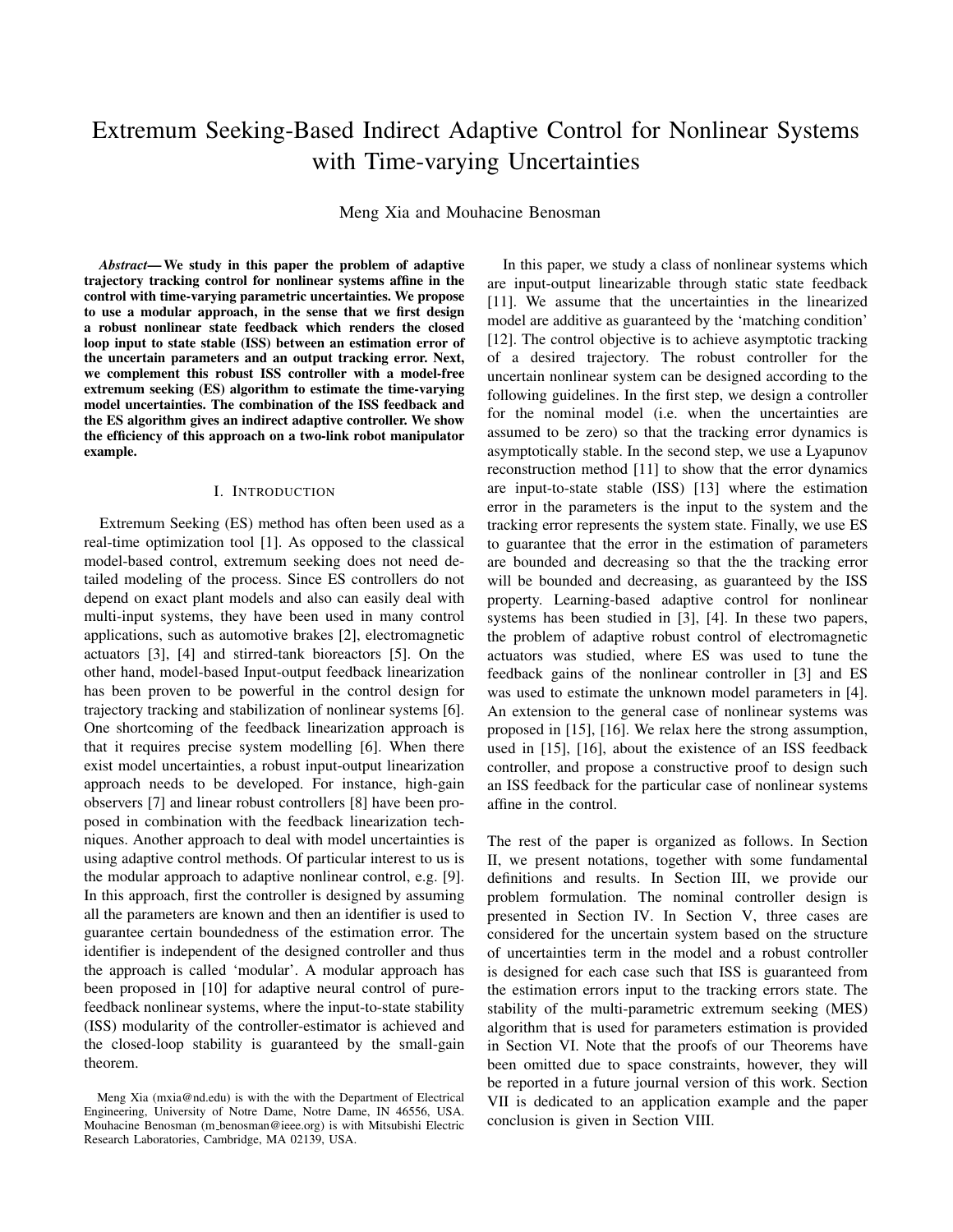### II. PRELIMINARIES

Throughout the paper, we use  $\|\cdot\|$  to denote the Euclidean norm; i.e. for a vector  $x \in \mathbb{R}^n$ , we have  $||x|| \triangleq ||x||_2 = \sqrt{x^n}$ , where  $x^T$  denotes the transpace of the vector  $x$  $\overline{x^T x}$ , where  $x^T$  denotes the transpose of the vector x. The 1-norm of  $x \in \mathbb{R}^n$  is denoted by  $||x||_1$ . In this paper, when we refer to a matrix norm, we mean the Frobenius norm, which for a matrix  $A \in \mathbb{R}^{m \times n}$ , with elements  $a_{ij}$ , is defined as  $||A|| \triangleq \sqrt{\sum_{i=1}^{n} \sum_{j=1}^{n} |a_{ij}|^2}$ . We use the following norm properties for the need of our proof: 1) for any  $x \in \mathbb{R}^n$ ,  $||x|| \le ||x||_1$ , 2) for any  $x, y \in$  $\mathbb{R}^n$ ,  $||x|| - ||y|| \le ||x - y||$ , 3) for any  $x, y \in \mathbb{R}^n$ ,  $x^T y \le ||x|| ||y||$ . Given  $x \in \mathbb{R}^m$ , the signum function is defined as  $sign(x) \triangleq [sign(x_1), sign(x_2), \cdots, sign(x_m)]^T$ , where  $x_i$  denotes the *i*-th  $(1 \le i \le m)$  element of x. We have  $x^T$  sign(x) =  $||x||_1$ . For an  $n \times n$  matrix P, we denote by  $P > 0$  if it is positive definite. Similarly, we denote by  $P < 0$  if it is negative definite. We use  $diag{A_1, A_2, \cdots, A_n}$  to denote a diagonal block matrix with *n* blocks. For a matrix *B*, we denote  $B(i, j)$  as the element that locates at the  $i$ -th row and  $j$ -th column of matrix B. We denote  $I_n$  as the identity matrix or simply I if the dimension is clear from the context. We use  $f$  to denote the time derivative of f and  $f^{(r)}(t)$  for the r-th derivative of  $f(t)$ , i.e.  $f^{(r)} \triangleq \frac{d^r f}{dt}$ . We denote by  $\mathbb{C}^k$  functions that are k times differentiable and by  $\mathbb{C}^{\infty}$  a smooth function. A continuous function  $\alpha : [0, a) \to [0, \infty)$  is said to belong to class K if it is strictly increasing and  $\alpha(0) = 0$ . It is said to belong to class  $\mathcal{K}_{\infty}$  if  $a = \infty$  and  $\alpha(r) \to \infty$  as  $r \to \infty$  [11, pp. 144]. A continuous function  $\beta$  :  $[0, a) \times [0, \infty) \rightarrow [0, \infty)$ is said to belong to class  $KL$  if, for a fixed s, the mapping  $\beta(r, s)$  belongs to class K with respect to r and, for each fixed r, the mapping  $\beta(r, s)$  is decreasing with respect to s and  $\beta(r, s) \rightarrow 0$  as  $s \rightarrow \infty$  [11, pp. 144].

Consider the system

$$
\dot{x} = f(t, x, u) \tag{1}
$$

where  $f : [0, \infty) \times \mathbb{R}^n \times \mathbb{R}^m \to \mathbb{R}^n$  is piecewise continuous in t and locally Lipschitz in x and  $u$ , uniformly in t. The input  $u(t)$  is piecewise continuous, bounded function of t for all  $t > 0$ .

*Definition 1 ([11]):* The system (1) is said to be *input-tosate stable* (ISS) if there exist a class  $\mathcal{KL}$  function  $\beta$  and a class K function  $\gamma$  such that for any initial state  $x(t_0)$  and any bounded input  $u(t)$ , the solution  $x(t)$  exists for all  $t \geq t_0$ and satisfies

$$
||x(t)|| \leq \beta(||x(t_0)||, t - t_0) + \gamma(\sup_{t_0 \leq \tau \leq t} ||u(\tau)||).
$$

*Theorem 1 ([11]):* Let  $V : [0, \infty) \times \mathbb{R}^n \to \mathbb{R}$  be a continuously differentiable function such that

$$
\frac{\alpha_1(\|x\|) \le V(t, x) \le \alpha_2(\|x\|)}{\partial t} + \frac{\partial V}{\partial x} f(t, x, u) \le -W(x), \quad \forall \|x\| \ge \rho(\|u\|) > 0 \tag{2}
$$

for all  $(t, x, u) \in [0, \infty) \times \mathbb{R}^n \times \mathbb{R}^m$ , where  $\alpha_1, \alpha_2$  are class  $\mathcal{K}_{\infty}$  functions,  $\rho$  is a class  $\mathcal K$  function, and  $W(x)$  is a continuous positive definite function on  $\mathbb{R}^n$ . Then, the system (1) is input-to-state stable (ISS).

#### III. PROBLEM FORMULATION

#### *A. Nonlinear system model*

We consider here affine uncertain nonlinear systems of the form:

$$
\dot{x} = f(x) + \Delta f(t, x) + g(x)u
$$
  
\n
$$
y = h(x),
$$
\n(3)

where  $x \in \mathbb{R}^n$ ,  $u \in \mathbb{R}^p$ ,  $y \in \mathbb{R}^m$   $(p \geq m)$ , represent respectively the state, the input and the controlled output vectors,  $\Delta f(t, x)$  is a vector field representing additive model uncertainties. The vector fields f,  $\Delta f$ , columns of g and function h satisfy the following assumptions.

*Assumption 1:* The function  $f : \mathbb{R}^n \to \mathbb{R}^n$  and the columns of  $g : \mathbb{R}^n \to \mathbb{R}^p$  are  $\mathbb{C}^\infty$  vector fields on a bounded set X of  $\mathbb{R}^n$  and  $h : \mathbb{R}^n \to \mathbb{R}^m$  is a  $\mathbb{C}^\infty$  vector on X. The vector field  $\Delta f$  is  $\mathbb{C}^1$  on X.

*Assumption 2:* System (3) has a well-defined (vector) relative degree  $\{r_1, r_2, \cdots, r_m\}$  at each point  $x^0 \in X$ , and the system is linearizable, i.e.  $\sum_{i=1}^{m} r_i = n$ .

*Assumption* 3: The desired output trajectories  $y_{id}$  (1  $\leq$  $i \leq m$ ) are smooth functions of time, relating desired initial points  $y_{id}(0)$  at  $t = 0$  to desired final points  $y_{id}(t_f)$  at  $t = t_f$ .

## *B. Control objectives*

Our objective is to design a state feedback controller  $u(x)$ so that for the uncertain nonlinear model (3) the tracking error is uniformly bounded. We stress here that the goal of parameters tuning is not for stabilization but for performance optimization. To achieve the control objective, we proceed as follows. First, we design a robust controller which can guarantee the input-to-state stability (ISS) of the tracking error dynamics w.r.t the estimation errors input. Then, we combine this controller with a model-free extremum-seeking algorithm to iteratively tune the uncertain parameters, to optimize online a desired performance cost function.

## IV. NOMINAL CONTROLLER DESIGN

Under Assumption 2 and nominal conditions, i.e. when  $\Delta f(t, x) = 0$ , system (3) can be written as, e.g. [6]

$$
y^{(r)}(t) = b(\xi(t)) + A(\xi(t))u(t), \tag{4}
$$

where

$$
y^{(r)}(t) = [y_1^{(r_1)}(t), y_2^{(r_2)}(t), \cdots, y_m^{(r_m)}(t)]^T
$$
  
\n
$$
\xi(t) = [\xi^1(t), \cdots, \xi^m(t)]^T
$$
  
\n
$$
\xi^i(t) = [y_i(t), \cdots, y_i^{(r_i-1)}(t)], \quad 1 \le i \le m
$$
\n(5)

The functions  $b(\xi)$ ,  $A(\xi)$  can be written as functions of f, g and h, and  $A(\xi)$  is non-singular in X, where X is the image of the set of X by the diffeomorphism  $x \to \xi$  between the states of system (3) and the linearized model (4).

At this point, we introduce one more assumption on system  $(3)$ .

*Assumption* 4: The additive uncertainties  $\Delta f(t, x)$  in (3) appear as additive uncertainties in the input-output linearized model  $(4)-(5)$  as follows (see also [12])

$$
y^{(r)}(t) = b(\xi(t)) + A(\xi(t))u(t) + \Delta b(t, \xi(t)), \quad (6)
$$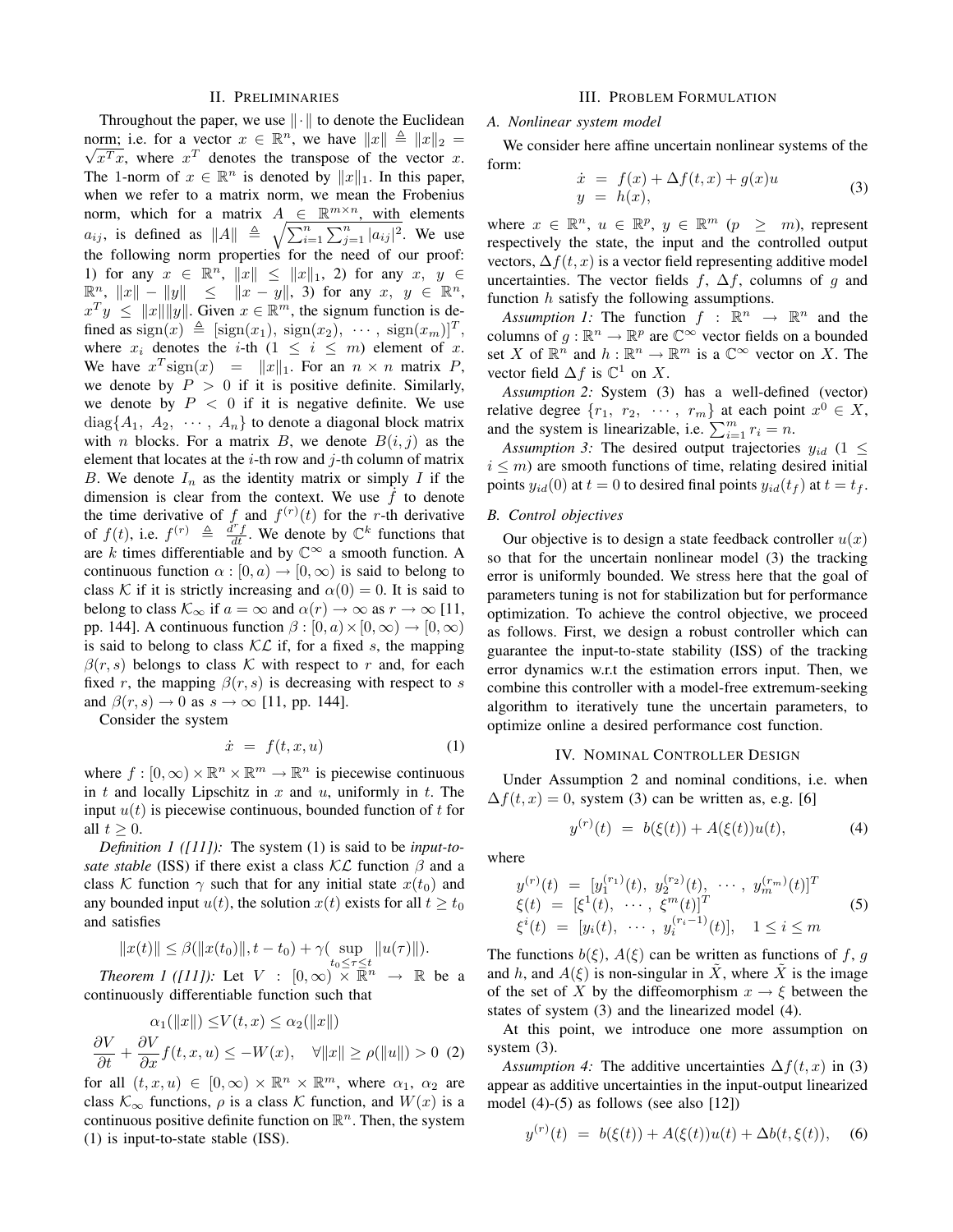where  $\Delta b(t,\xi(t))$  is  $\mathbb{C}^1$  on  $\tilde{X}$ .

If we consider the nominal model (4) first, then we can define a virtual input vector  $v(t)$  as

$$
v(t) = b(\xi(t)) + A(\xi(t))u(t).
$$
 (7)

Combining (4) and (7), we can obtain the following inputoutput mapping

$$
y^{(r)}(t) = v(t). \t\t(8)
$$

Based on the linear system (8), it is straightforward to apply a stabilizing controller for the nominal system (4) as

$$
u_n = A^{-1}(\xi) [v_s(t, \xi) - b(\xi)], \qquad (9)
$$

where  $v_s$  is a  $m \times 1$  vector and the *i*-th  $(1 \le i \le m)$  element  $v_{si}$  is given by

$$
v_{si} = y_{id}^{(r_i)} - K_{r_i}^i (y_i^{(r_i - 1)} - y_{id}^{(r_i - 1)}) - \dots - K_1^i (y_i - y_{id}).
$$
\n(10)

Denote the tracking error as  $e_i(t) \triangleq y_i(t) - y_{id}(t)$ , we obtain the following tracking error dynamics

$$
e_i^{(r_i)}(t) + K_{r_i}^i e^{(r_i - 1)}(t) + \dots + K_1^i e_i(t) = 0,
$$
 (11)

where  $i \in \{1, 2, \dots, m\}$ . By selecting the gains  $K_j^i$  where  $i \in \{1, 2, \cdots, m\}$  and  $j \in \{1, 2, \cdots, r_i\}$ , we can obtain global asymptotic stability of the tracking errors  $e_i(t)$ . To formalize this condition, we make the following assumption.

*Assumption 5:* There exists a non-empty set A where  $K_j^i \in \mathcal{A}$  such that the polynomials in (11) are Hurwitz, where  $i \in \{1, 2, \cdots, m\}$  and  $j \in \{1, 2, \cdots, r_i\}.$ 

To this end, we define  $z = [z^1, z^2, \cdots, z^m]^T$ , where  $z^i = [e_i, e_i, \dots, e_i^{(r_i-1)}]$  and  $i \in \{1, 2, \dots, m\}$ . Then, from (11), we can obtain

$$
\dot{z}~=~\tilde{A}z,
$$

where  $\tilde{A} \in \mathbb{R}^{n \times n}$  is a diagonal block matrix given by

$$
\tilde{A} = \text{diag}\{\tilde{A}_1, \tilde{A}_2, \cdots, \tilde{A}_m\},\tag{12}
$$

and  $\tilde{A}_i$   $(1 \leq i \leq m)$  is a  $r_i \times r_i$  matrix given by

$$
\tilde{A}_i = \begin{bmatrix} 0 & 1 & & & \\ 0 & & 1 & & \\ & 0 & & & \ddots & \\ & & \vdots & & & \\ -K_1^i & -K_2^i & \cdots & \cdots & -K_{r_i}^i \end{bmatrix}.
$$

As discussed above, the gains  $K_j^i$  can be chosen so that the matrix  $\vec{A}$  is Hurwitz. Thus, there exists a positive definite matrix  $P > 0$  such that (see e.g. [11])

$$
\tilde{A}^T P + P \tilde{A} = -I. \tag{13}
$$

## V. ROBUST CONTROLLER DESIGN

## *A. Preliminary Analysis*

We now consider the uncertain model (3), i.e. when  $\Delta f(t, x) \neq 0$ . The corresponding linearized model is given by (6) where  $\Delta b(t, \xi(t)) \neq 0$ . The global asymptotic stability of the error dynamics (11) cannot be guaranteed anymore due to the additive uncertainty  $\Delta b(t, \xi(t))$ . We use Lyapunov reconstruction techniques to design a new controller so that the tracking error is guaranteed to be bounded. The new controller for the uncertain model (6) is defined as

$$
u_f = u_n + u_r, \tag{14}
$$

where the nominal controller  $u_n$  is given by (9) and the robust controller  $u_r$  will be given later on based on particular forms of the uncertainty  $\Delta b(t, \xi(t))$ . By using the controller (14), from (6) we obtain

$$
y^{(r)}(t) = b(\xi(t)) + A(\xi(t))u_f + \Delta b(t, \xi(t))
$$
  
= b(\xi(t)) + A(\xi(t))u\_n + A(\xi(t))u\_r + \Delta b(t, \xi(t))  
= v\_s(t, \xi) + A(\xi(t))u\_r + \Delta b(t, \xi(t)), (15)

Further, the dynamics for  $z$  is given by

$$
\dot{z} = \tilde{A}z + \tilde{B}\delta, \tag{16}
$$

where  $\tilde{A}$  is defined in (12),  $\delta$  is a  $m \times 1$  vector given by

$$
\delta = A(\xi(t))u_r + \Delta b(t, \xi(t)), \qquad (17)
$$

and the matrix  $\tilde{B} \in \mathbb{R}^{n \times m}$  is given by

$$
\tilde{B} = \begin{bmatrix} \tilde{B}_1 \\ \tilde{B}_2 \\ \vdots \\ \tilde{B}_m \end{bmatrix},
$$
\n(18)

with  $\tilde{B}_i$   $(1 \leq i \leq m)$  given by a  $r_i \times m$  matrix such that

$$
\tilde{B}_i(l,q) \ = \ \begin{cases}\n1 & \text{if } l = r_i \text{ and } q = i \\
0 & \text{otherwise}\n\end{cases}
$$

If we apply  $V(z) = z^T P z$  as a Lyapunov function for the dynamics (16), where  $P$  is the solution of the Lyapunov equation (13), then we obtain

$$
\dot{V}(t) = \frac{\partial V}{\partial z}\dot{z}
$$
\n
$$
= z^{T}(\tilde{A}^{T}P + P\tilde{A})z + 2z^{T}P\tilde{B}\delta
$$
\n
$$
= -||z||^{2} + 2z^{T}P\tilde{B}\delta,
$$
\n(19)

where  $\delta$  given by (17) depends on the robust controller  $u_r$ .

Next, we will design the controller  $u_r$  based on the particular forms of the uncertainties that appear in (6), i.e.  $\Delta b(t, \xi(t))$ . For notational convenience, the unknown parameter vector/matrix (which may be time-varying) is denoted by  $\Delta(t)$  and the estimate for the unknowns is denoted by  $\Delta(t)$ . Further, the estimation error vector/matrix is given by  $e_{\Delta}(t) = \Delta(t) - \hat{\Delta}(t)$ . The dimensions of  $\Delta$  (and in turn,  $\hat{\Delta}$ ) and  $e_{\Delta}$ ) will be clear from the context.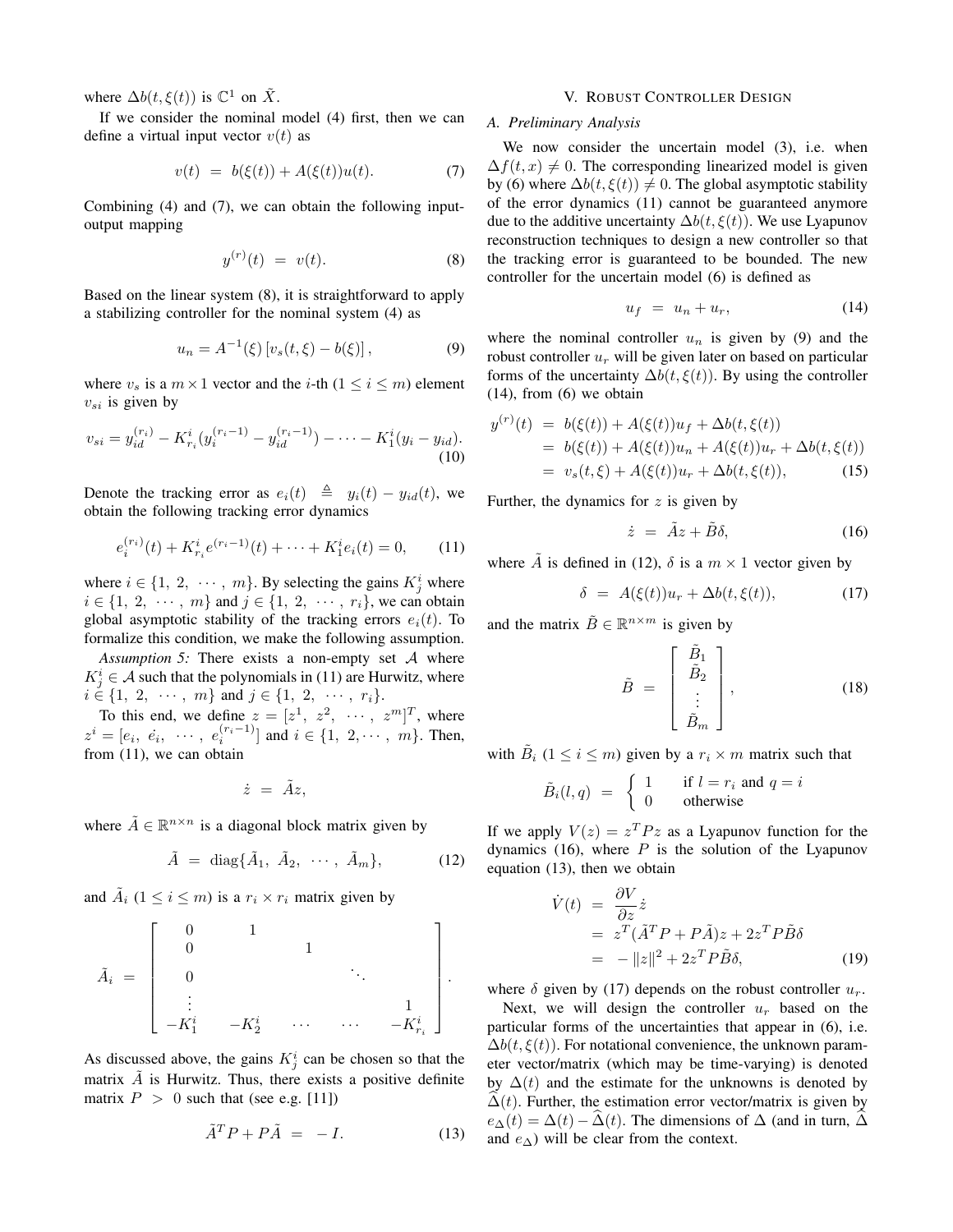#### *B. Case 1: State-Independent Uncertainties*

We consider the case when  $\Delta b(t, \xi(t))$  is simply  $\Delta(t)$ , where  $\Delta(t) = [\Delta_1(t), \dots, \Delta_m(t)]^T$ . Assume that we can obtain the estimate (e.g. by ES) of the unknown parameters  $\Delta_i(t)$ , which may be time-varying and is denoted by  $\Delta_i(t)$ , for  $i = 1, 2, ..., m$ . Let  $\widehat{\Delta}(t) = [\widehat{\Delta}_1(t), ..., \widehat{\Delta}_m(t)]^T$ . We use the following robust controller

$$
u_r = -A^{-1}(\xi)(\tilde{B}^T P z + \hat{\Delta}(t)).
$$
 (20)

The closed-loop error dynamics can be written as

$$
\dot{z} = f(z, e_{\Delta}), \tag{21}
$$

where  $e_{\Delta}(t)$  is the input to the system,  $z(t)$  represents the system state and  $f$  is given by

$$
f(z, e_{\Delta}) = (\tilde{A} - \tilde{B}\tilde{B}^T P)z + \tilde{B}e_{\Delta}.
$$

*Theorem 2:* Consider the system (3), under Assumptions 1-5 and the assumption that  $\Delta b(t, \xi(t))$  =  $[\Delta_1(t), \ldots, \Delta_m(t)]^T$ , with the feedback controller (14), where  $u_n$  is given by (9) and  $u_r$  is given by (20). Then, the closed-loop system (21) is ISS from the estimation errors input  $e_{\Delta}(t) \in \mathbb{R}^m$  to the tracking errors state  $z(t) \in \mathbb{R}^n$ .

## *C. Case2: State-Dependent Uncertainties*

We consider the second case when  $\|\Delta b(t, \xi(t))\|$  is upper bounded by a function of the state  $\xi(t)$ , i.e.

$$
\|\Delta b(t,\xi(t))\| \le \|\Delta(t)\| \|L(\xi)\|, \tag{22}
$$

where  $\Delta(t) \in \mathbb{R}^{m \times m}$  and  $L(\xi)$  is a known bounded function. Assume that we can obtain the estimate (e.g. by ES) for  $\Delta(i, j)$ , which may be time-varying and is denoted by  $\Delta(i, j)$ , for  $i, j = 1, 2, \dots, m$ . Let  $\Delta(t)$  be the matrix with the element  $\Delta(i, j)$ . We use the following robust controller

$$
u_r = -A^{-1}(\xi)\tilde{B}^T P z ||L(\xi)||^2 -A^{-1}(\xi)||\hat{\Delta}(t)|| ||L(\xi)|| \text{sign}(\tilde{B}^T P z).
$$
 (23)

Similar to the previous case, the closed-loop error dynamics can be written in the form of

$$
\dot{z} = f(t, z, e_{\Delta}), \tag{24}
$$

where  $e_{\Delta}(t)$  is the system input and  $z(t)$  is the system state.

*Theorem 3:* Consider the system (3), under Assumptions 1-5 and the assumption that  $\Delta b(t, \xi(t))$  satisfies (22), with the feedback controller (14), where  $u_n$  is given by (9) and  $u_r$  is given by (23). Then, the closed-loop system (24) is ISS from the estimation errors input  $e_{\Delta}(t) \in \mathbb{R}^{m \times m}$  to the tracking errors state  $z(t) \in \mathbb{R}^n$ .

*D. Case 3: Sum of a State-dependent Term and a Timedependent Term*

We consider the third case when  $\Delta b(t, \xi(t))$  is composed of a state-dependent term and a time-dependent term, i.e.

$$
\Delta b(t,\xi(t)) = \Delta(t)(Q(\xi) + \eta(t)), \tag{25}
$$

where  $\Delta(t) \in \mathbb{R}^{m \times m}$ ,  $Q(\xi)$  is a known bounded function, the vector  $\eta(t)$  is unknown but the upper bound for  $\|\eta(t)\|$  is known to be  $C_1$ , i.e.  $\|\eta(t)\| \leq C_1$ . Assume that we can obtain the estimate (e.g. by ES) for  $\Delta(i, j)$ , which may be timevarying and is denoted by  $\Delta(i, j)$ , for  $i, j = 1, 2, \ldots, m$ . Let  $\widehat{\Delta}(t)$  be the matrix with the element  $\widehat{\Delta}(i, j)$  that locates at the *i*-th row and *j*-th column. We use the following robust controller

$$
u_r = -A^{-1}(\xi)[\tilde{B}^T P z ||Q(\xi)||^2 + \hat{\Delta}(t) \times Q(\xi) + ||\hat{\Delta}(t)||C_1 \text{sign}(\tilde{B}^T P z) + \tilde{B}^T P z C_1^2].
$$
 (26)

Similar to the previous two cases, the closed-loop error dynamics can be written in the following form

$$
\dot{z} = F(t, z, e_{\Delta}), \tag{27}
$$

where  $e_{\Delta}(t)$  is the system input and  $z(t)$  is the system state.

*Theorem 4:* Consider the system (3), under Assumptions 1-5 and the assumption that  $\Delta b(t, \xi(t))$  satisfies (25), with the feedback controller (14), where  $u_n$  is given by (9) and  $u_r$  is given by (26). Then, the closed-loop system (27) is ISS from the estimation errors input  $e_{\Delta}(t) \in \mathbb{R}^{m \times m}$  to the tracking errors state  $z(t) \in \mathbb{R}^n$ .

## VI. MULTI-PARAMETRIC ES-BASED ADAPTATION

Let us now define the following cost function

$$
J(\widehat{\Delta}, t) = F(z(\widehat{\Delta}), t) \tag{28}
$$

where  $F: \mathbb{R}^n \times \mathbb{R}^+ \to \mathbb{R}^+, F(0,t) = 0, F(z,t) > 0$  for  $z \neq 0$ . We need the following assumptions on J.

*Assumption 6:* The cost function J has a local minimum at  $\widehat{\Delta}^*(t) = \Delta(t)$ .

*Assumption* 7:  $\left|\frac{\partial J(\Delta,t)}{\partial t}\right| < \rho_J$ , for any  $t \in \mathbb{R}^+$  and any  $\widehat{\Delta} \in \mathbb{R}^p$ .

*Remark 1:* Assumption 6 simply states that the cost function J has at least a local minimum at the true values of the uncertain parameters.

We can now present the following result for Case 1, i.e. the case that is studied in Section V-B.

*Lemma 1:* Consider the system (16) with the cost function (28), under Assumptions 6-7 and the assumption that  $\Delta(t) = [\Delta_1(t), \dots, \Delta_m(t)]^T$ , with the feedback controller (14), where  $u_n$  is given by (9) and  $u_r$  is given by (20), and  $\Delta(t)$  is estimated through the MES algorithm

$$
\dot{\hat{\Delta}}_i = a_i \sqrt{\omega_i} \cos(\omega_i t) - k_i \sqrt{\omega_i} \sin(\omega_i t) J(\hat{\Delta}, t), \quad (29)
$$

where  $i \in \{1, 2, ..., p\}$ ,  $a_i > 0$ ,  $k_i > 0$ ,  $\omega_i \neq \omega_j$ , and  $\omega_i > \omega^*$ , with  $\omega^*$  large enough, ensures that the norm of the tracking error admits the following bound

$$
||z(t)|| \leq \beta(||z(t_0)||, t) + \gamma \left(\sup_{0 \leq \tau \leq t} ||e_\Delta(\tau)||\right)
$$

where  $\beta \in \mathcal{KL}$ ,  $\gamma \in \mathcal{K}$  and  $||e_{\Delta}||$  satisfies:

1)  $(\frac{1}{\omega}, d)$ -Uniform Stability: For every  $c_2 \in (d, \infty)$ , there exists  $c_1 \in (0, \infty)$  and  $\hat{\omega} > 0$  such that for all  $t_0 \in \mathbb{R}$ and for all  $e_{\Delta}(0) \in \mathbb{R}^m$  with  $||e_{\Delta}(0)|| < c_1$  and for all  $\omega > \hat{\omega}$ ,

$$
||e_{\Delta}(t, e_{\Delta}(0))|| < c_2, \quad \forall t \in [t_0, \infty)
$$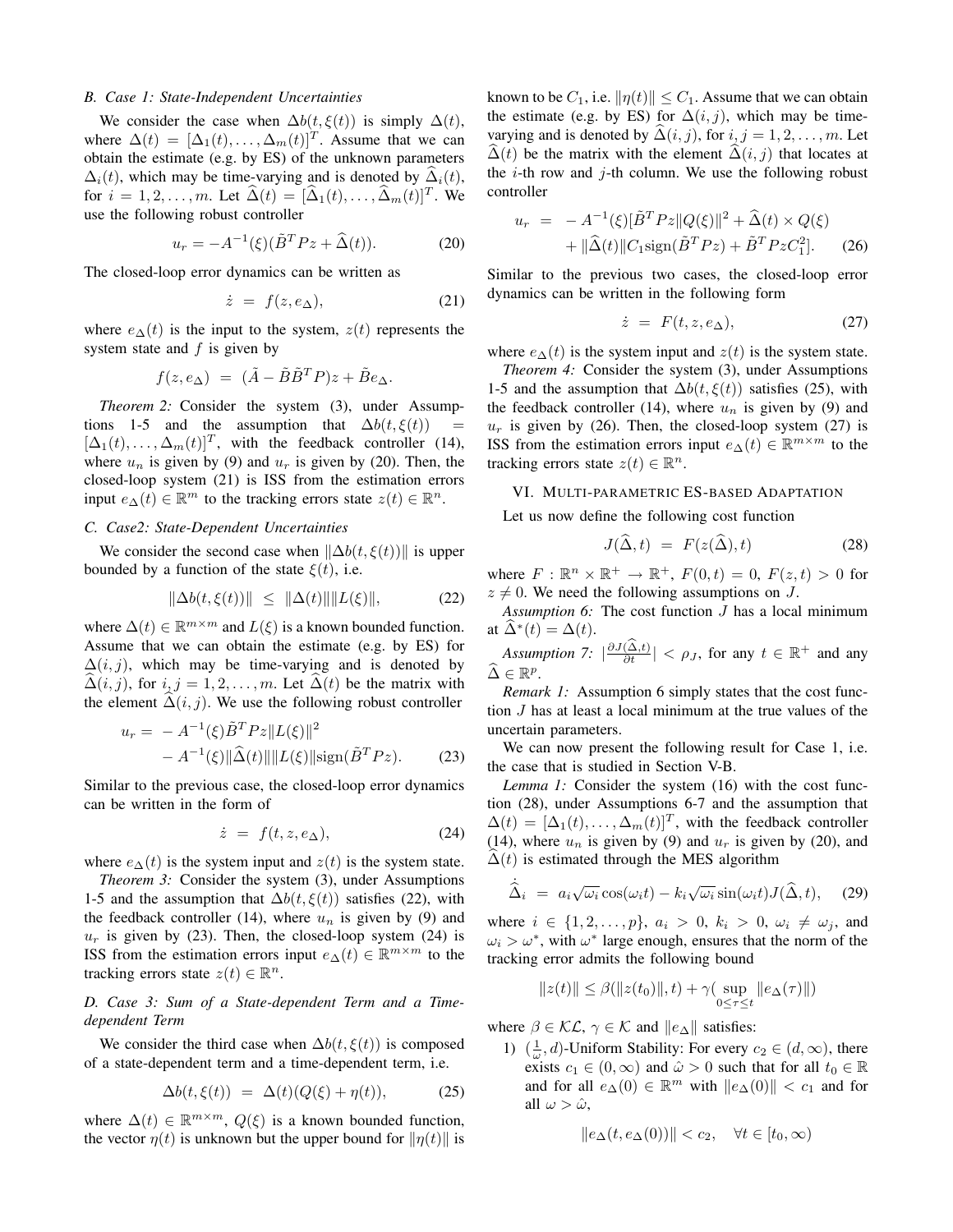## TABLE I

SYSTEM PARAMETERS FOR THE MANIPULATOR EXAMPLE.

| Parameter               | Value                             |
|-------------------------|-----------------------------------|
| $I_2$                   | $[kg\cdot m^2]$<br>$\overline{0}$ |
| m <sub>1</sub>          | [kg]<br>$\overline{10}$           |
| m <sub>2</sub>          | $5\,[kg]$                         |
| $\ell_1$                | $\lceil m \rceil$                 |
| $\ell_2$                | m                                 |
| $\overline{\ell}_{c_1}$ | $\overline{0.5}$ $\overline{m}$   |
| $\ell_{c_2}$            | $\overline{0.5}$ $\overline{m}$   |
| $I_1$                   | $[kg\cdot m^2]$                   |
| 9                       | 9.8 $\lfloor m/s^2 \rfloor$       |

2)  $(\frac{1}{\omega}, d)$ -Uniform Ultimate Boundedness: For every  $c_1 \in$  $(0, \infty)$ , there exists  $c_2 \in (d, \infty)$  and  $\hat{\omega} > 0$  such that for all  $t_0 \in \mathbb{R}$  and for all  $e_\Delta(0) \in \mathbb{R}^m$  with  $||e_\Delta(0)|| <$  $c_1$  and for all  $\omega > \hat{\omega}$ ,

$$
||e_{\Delta}(t, e_{\Delta}(0))|| < c_2, \quad \forall t \in [t_0, \infty)
$$

3)  $(\frac{1}{\omega}, d)$ -Global Uniform Attractivity: For all  $c_1, c_2 \in$  $(\tilde{d}, \infty)$  there exists  $T \in [0, \infty)$  and  $\hat{\omega} > 0$  such that for all  $t_0 \in \mathbb{R}$  and for all  $e_{\Delta}(0) \in \mathbb{R}^m$  with  $||e_{\Delta}(0)|| < c_1$ and for all  $\omega > \hat{\omega}$ ,

$$
||e_{\Delta}(t, e_{\Delta}(0))|| < c_2, \quad \forall t \in [t_0 + T, \infty)
$$

Similar bounds can be derived for the two remaining cases but are omitted here because of space constraints.

#### VII. MECHATRONIC EXAMPLE

## *A. Two-link Manipulator*

We consider here a two-link robot manipulator. The dynamics for the manipulator is given by (see e.g. [14])

$$
H(q)\ddot{q} + C(q,\dot{q})\dot{q} + G(q) = \tau, \tag{30}
$$

where  $q \triangleq [q_1, q_2]^T$  denotes the two joint angles and  $\tau \triangleq$  $[\tau_1, \tau_2]^T$  denotes the two joint torques. The matrix H is assumed to be non-singular and is given by

$$
H \triangleq \begin{bmatrix} H_{11} & H_{12} \\ H_{21} & H_{22} \end{bmatrix},
$$

where

$$
H_{11} = m_1 \ell_{c_1}^2 + I_1 + m_2 [\ell_1^2 + \ell_{c_2}^2 + 2\ell_1 \ell_{c_2} \cos(q_2)] + I_2
$$
  
\n
$$
H_{12} = m_2 \ell_1 \ell_{c_2} \cos(q_2) + m_2 \ell_{c_2}^2 + I_2
$$
  
\n
$$
H_{21} = H_{12}
$$
  
\n
$$
H_{22} = m_2 \ell_{c_2}^2 + I_2.
$$
\n(31)

The matrix  $C(q, \dot{q})$  is given by

$$
C(q, \dot{q}) \triangleq \begin{bmatrix} -h\dot{q}_2 & -h\dot{q}_1 - h\dot{q}_2 \\ h\dot{q}_1 & 0 \end{bmatrix},
$$

where  $h = m_2 \ell_1 \ell_{c_2} \sin(q_2)$ . The vector  $G = [G_1, G_2]^T$ is given by

$$
G_1 = m_1 \ell_{c_1} g \cos(q_1) + m_2 g [\ell_2 \cos(q_1 + q_2) + \ell_1 \cos(q_1)]
$$
  
\n
$$
G_2 = m_2 \ell_{c_2} g \cos(q_1 + q_2).
$$
\n(32)

In our simulations, we assume that the parameters take values according to [14], and summarized in Table I. The system dynamics (30) can be rewritten as

$$
\ddot{q} = H^{-1}(q)\tau - H^{-1}(q) [C(q, \dot{q})\dot{q} + G(q)]. \tag{33}
$$

Thus, the nominal controller is given by

$$
u_n = [C(q, \dot{q})\dot{q} + G(q)] + H(q) [\ddot{q}_d - K_2(\dot{q} - \dot{q}_d) - K_1(q - q_d)], \quad (34)
$$

where  $q_d = [q_{1d}, q_{2d}]^T$ , denotes the desired trajectory and the feedback gains  $K_1 > 0$ ,  $K_2 > 0$ , are chosen such that the tracking error go to zero asymptotically. For simplicity, we use the feedback gains  $K_j^i = 1$  in (10) for  $i = 1, 2$  and  $j = 1, 2$  in our simulations. The reference trajectory is given by the following function from the initial time  $t_0 = 0$  to the final time  $t_f$ , where

$$
q_{id}(t) = \frac{1}{1 + \exp(-t)}, \quad i = 1, 2
$$

Now we assume that the nonlinear model (30) is uncertain. In particular, we assume that there exist additive uncertainties in the model (33), i.e.

$$
\ddot{q} = H^{-1}(q)\tau - H^{-1}(q) \left[ C(q, \dot{q})\dot{q} + G(q) \right] + \Delta b(q, t). \tag{35}
$$

We will illustrate our approach for the uncertain model  $(35)$ . In the following, we consider the cost function

$$
J = Q_1 \int_0^{t_f} ||q - q_d||^2 dt + Q_2 \int_0^{t_f} ||\dot{q} - \dot{q}_d||^2 dt, \quad (36)
$$

where  $Q_1 > 0$  and  $Q_2 > 0$  denote the weighting parameters.

## *B. MES Based Adaptation*

Due to space limitation, we report hereafter only the case presented in Section V-B, when  $\Delta b(q, t)$  is simply a time-varying vector  $\Delta(t)$ , where  $\Delta(t) = [\Delta_1(t), \Delta_2(t)]^T$ . However, we underline that we have successfully tested the remaining cases and that all the results will be reported in a longer journal version of this work.

Here the controller is designed according to Theorem 2 and the two unknowns  $\Delta_1(t)$  and  $\Delta_2(t)$  are identified by the MES (29) such that the cost function  $J$  in (36) is minimized.

We simulate the system with

$$
\Delta_1(t) = 1 - 0.14 \sin(0.01t)
$$
  
\n
$$
\Delta_2(t) = 1 - 0.12 \cos(0.01t).
$$
 (37)

The estimate of these two parameters  $\hat{\Delta}_i$  (i = 1, 2) are computed using a discrete version of (29), given by

$$
\Delta_i(k+1) = \Delta_i(k) + t_f(\alpha_i \sqrt{\omega_i} \cos(\omega_i t_f k) - \kappa_i \sqrt{\omega_i} \sin(\omega_i t_f k) J), \quad i = 1, 2 \quad (38)
$$

where  $k = 0, 1, 2, \cdots$  denotes the iteration index and  $\Delta_i$  (i = 1, 2) start from zero initial conditions. The parameters used in the cost function (36) and the MES (38) are summarized in Table II. For more details about the tuning of the parameters in the MES, we refer the reader to [1]. However, we underline here that the frequencies  $\omega_1$ and  $\omega_2$  have been selected high enough to ensure efficient